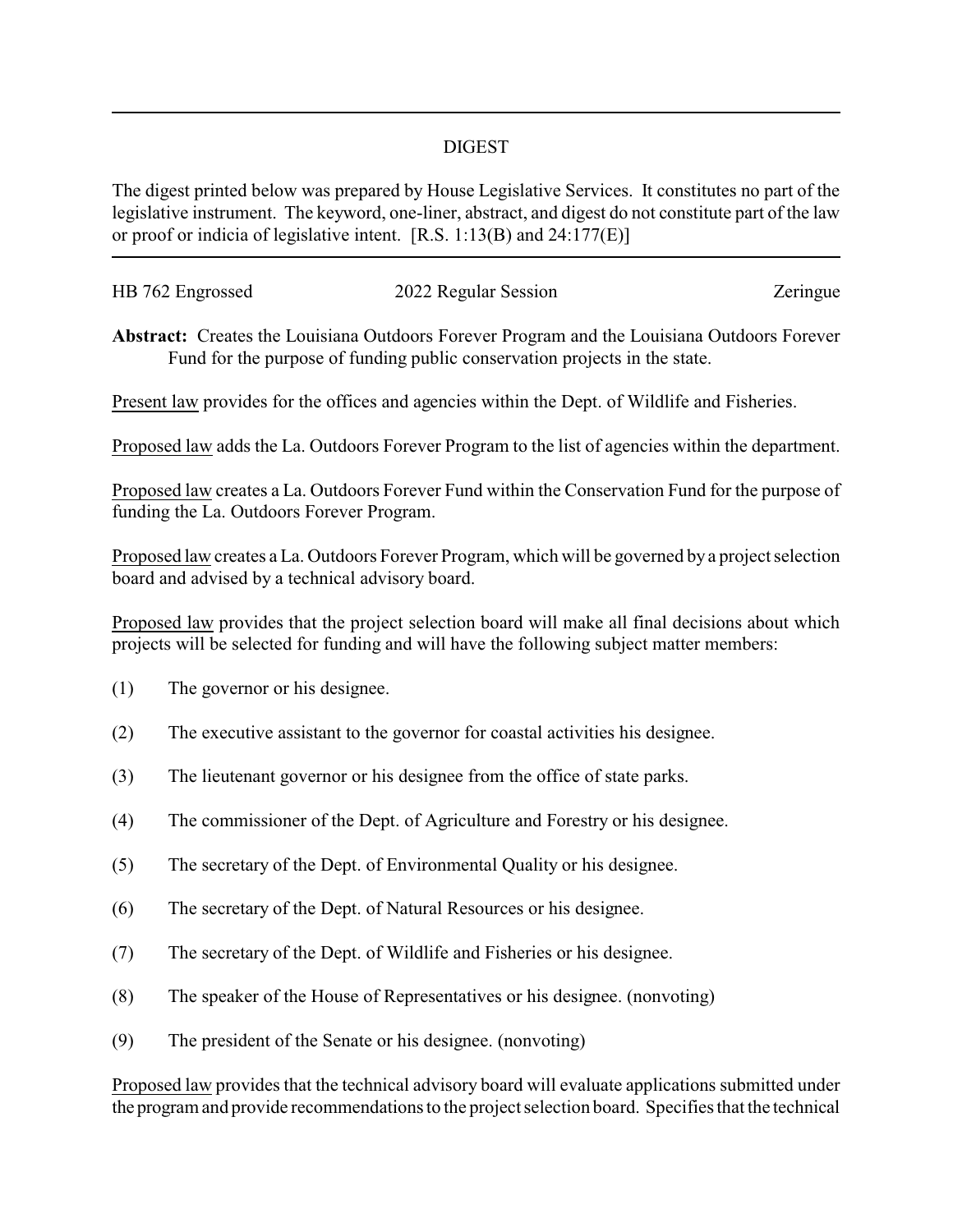advisory board will consist of up to three representatives from nonprofit conservation groups in the state and subject matter representatives from:

- (1) The office of the governor.
- (2) The division of administration.
- (3) The office of coastal activities.
- (4) The office of state parks.
- (5) The Dept. of Agriculture and Forestry.
- (6) The Dept. of Environmental Quality.
- (7) The Dept. of Natural Resources.
- (8) The Dept. of Wildlife and Fisheries.

Proposed law provides that eligible applicants for program funding are state and local government entities as well as nonprofit organizations working in coordination with public agencies.

Proposed law provides that certain types of conservation projects are eligible for funding under the program, including:

- (1) Land conservation of important natural areas, including fish and wildlife habitat.
- (2) Water quality projects related to land conservation or land management, including those lands that protect drinking water supplies.
- (3) Working land, farms, and forested land.
- (4) Recreational properties related to important natural areas and public use.
- (5) Historic properties adjacent to or integral to habitat restoration or enhancement.

Proposed law requires that projects be evaluated and selected based on a clear, defensible, sciencebased process, which will be detailed in rules promulgated by the Dept. of Wildlife and Fisheries.

Proposed law requires that applications and information about applying be provided online.

Proposed law specifies that the program and all board activities will be subject to public meetings, public records, and ethics code requirements.

Proposed law specifies that the program will sunset on July 1, 2033.